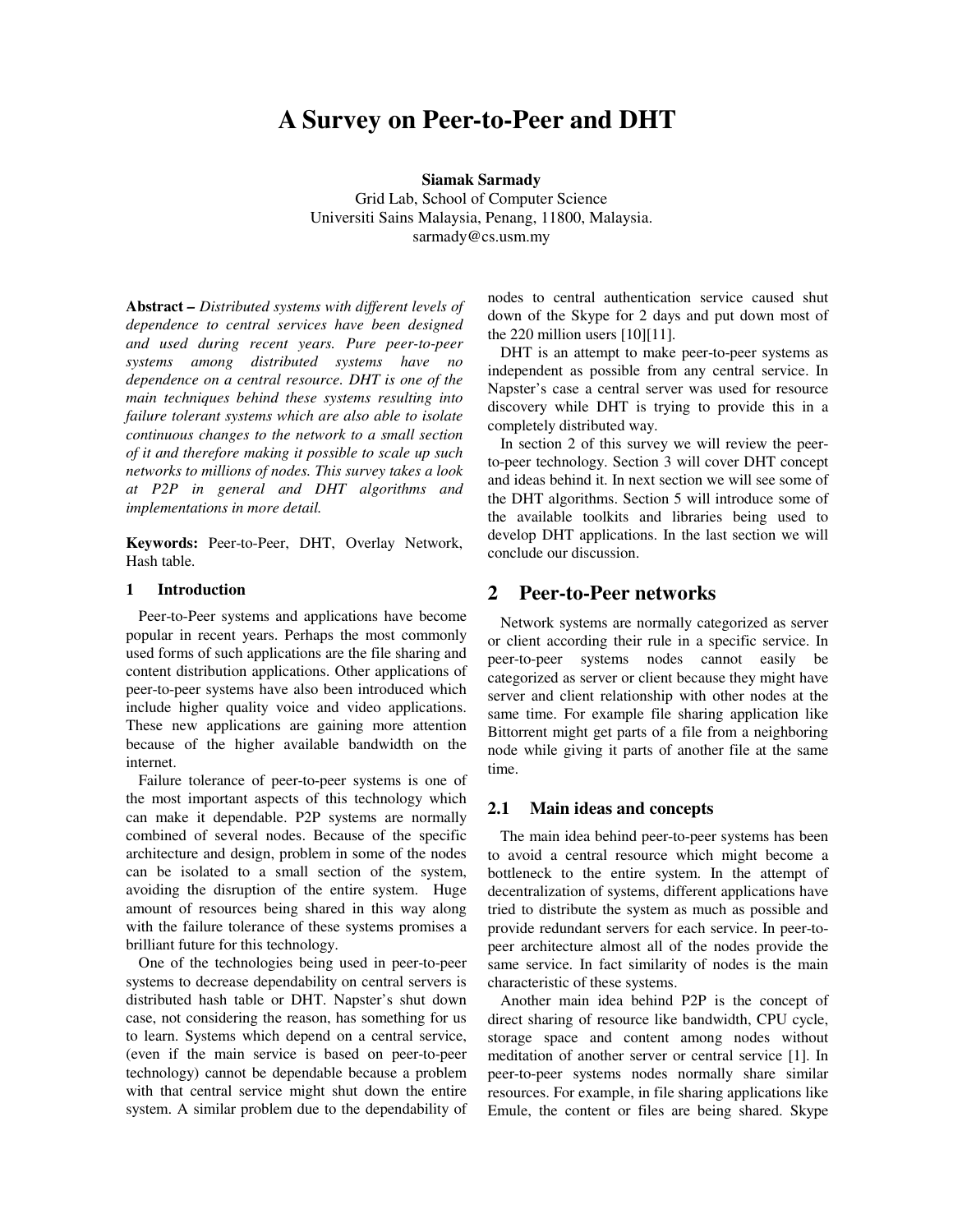shares the available bandwidth to make more high quality voice communications possible. Seti@Home is designed to shares the CPU processing cycle of nodes [9].

Due to independence from a central resource, P2P networks can scale up to thousands or even millions of nodes and the network has the self organizing capability in a way that addition or removal of a node will only cause a minimal change to the network.

## **2.2 Peer-to-Peer vs. Grid Computing**

Despite having lots of similarities these two types of networks have important differences. In P2P networks the responsibility of management and maintenance of nodes is distributed to node users [1]. In comparison nodes of grid computing resources normally belong to organizations and the organization determines usage and sharing policies.

 In addition computing resources in grid computing are more homogenous. In peer-to-peer systems nodes can operate on different types of hardware and even operating systems.

#### **2.3 Pure P2P**

Different applications categorized under the name peer-to-peer, have implemented ideas behind P2P in different levels. Napster used a central server as both the directory of node addresses and index of resources being hosted on those nodes. But the core service, namely the content distribution was provided by nodes. Shutdown of the central node due to legal cases resulted into complete shutdown of entire system. This case shows that a central service might cause the entire system to become useless. On the other hand if we can construct a peer-to-peer network without any kind of independence to a single node or a central service and at the same time maintain a good security in the system we will have a very reliable and dependable system.

In a pure P2P system, resources and functions are totally distributed and all nodes are completely equivalent in terms of their functionalities and tasks. Systems which consider some of the nodes as super nodes, or use a central authentication, index etc. services cannot be called pure P2P [1].

# **3 Distributed Hash Table**

As we mentioned earlier resource sharing is one of the main ideas behind P2P networks. As the size of P2P networks increase, amount of shared resources like content increases. Finding a specific resource in P2P networks in a scalable manner is a real design challenge.

Traditional method used to find resources on the internet has been the name services like DNS. Hierarchical design of DNS distributes the load on several DNS servers and also guarantees that an available record will be found. The main problem of this approach is that the design is highly sensitive to failure or shutdown of root servers and servers near to root. In addition root servers might encounter scalability problems due to the high number of requests and central nature of the service. Early P2P content distribution networks were similarly relying on central index of the available resources on the network. Due to problems happened to such services, completely distributed approaches were adopted.

In this approach, all nodes are as important as others. Entries are distributed over the available nodes. A query searching for a resource is first being forwarded to local database. If it is not found in the local database it will be forwarded to other nodes. If the other node has the result of the query in its database, it will send back the result to the origin of the query; otherwise it will forward the query to its neighboring nodes. Sending the request to all the hosts or to many hosts on the network at the same time will flood and might collapse it. Gnutella used to handle queries in this way and because of the network load resulted from the Gnutella's flooding, the service become obsolete in favor of more efficient designs.

The new approach used the concept of overlay networks to limit the amount of queries being spread over the network. Each host in this method chooses a few of the nodes on the network as its close neighbors. Transferring queries is then limited to a few of the neighboring nodes. Routing of the queries is being performed in a more efficient way to be able to provide both the scalability and guarantee of finding the resource.

To be able to have a scalable solution, the approach should be able to isolate network changes to a small part of it, otherwise each small change will need update of the entire network and therefore a lot of overhead and bandwidth will be needed to converge it into a stable status again. P2P networks as mentioned earlier might contain thousands or millions of nodes so having a solution which can limit the changes to a very small part of the network is essential. Finding a resource from among those huge numbers of nodes needs a fast algorithm which can quickly point us to the place which hosts a resource.

Distributed Hash Table (DHT) is able to fulfill both of our requirements. DHT is a distributed data structure which holds key and value pairs in a completely distributed manner. DHT puts each keyvalue pair on a single node only (no replication). Each addition will only change data on a few nodes and the distribution of data is almost fair.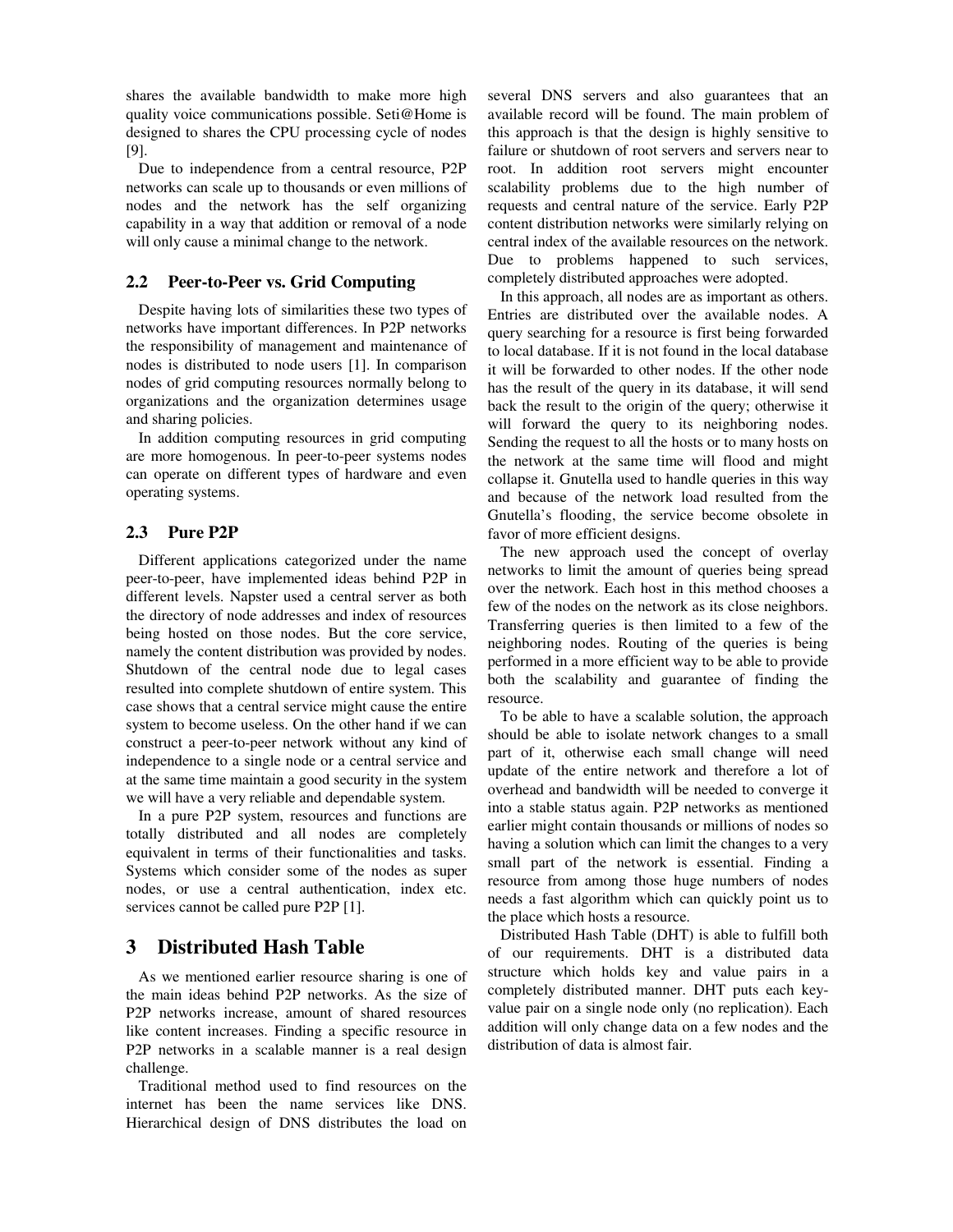## **3.1 DHT basic concepts**

As described earlier key-value pairs in DHT are distributed over the nodes of peer-to-peer network. To be able to determine on which node a specific pair should be stored we need a mapping method. In addition, adding and removing a node should not cause all the keys to be remapped. The mapping method being used in DHT is being called consistent hashing.

 Consistent hashing divides the key space into partitions. This method normally uses the concept of distance to map a key to a specific node. Distance is a logical concept and should not necessarily be related to physical or network distance of nodes. In a P2P network a node which is physically in Germany could be nearer to a node in Canada than a node in the same country.

 The mapping function is being used when we need to insert a new key-value pair into the hash table and also when we want to find the key. This function uses the key itself to determine the node which will store a pair. Then, when the same key is being queried, the same mapping function can determine the place which the key is being stored and therefore make retrieval of the value faster.

Using DHT each node when receiving a query tests to see if it has the key or not. If the key is not stored on the same node, the P2P application will use the mapping function to determine which of its neighbors has the least distance to the key-value's storing location. Then it forwards the query just to a few of its neighbors which are nearer to the storage location. Neighbors continue the same process until a node finds the key and sends it back.

 Insert process happens in a same way. When a node receives an insert request, it uses the map function to see how near it is to the keys place. Then it tests to see if any of its neighbors is nearer to the place which key should be stored. If one of the neighbors is nearer to the place, then it passes the pair to that neighbor. The neighbor repeats the process and passes the pair to one of its neighbors, which is nearer to the place. This process continues until a node is not able to find a neighbor which is nearer to storing place than itself (according mapping function). At this moment that specific node understands that, it is the best place to store the key and stores the key in its local database.

 In case one of the hosts goes down, the only effected key-value pairs are those which were stored on that specific node. From this moment another node will be nearer to position of the node which went down and therefore takes the responsibility of storing and responding to the queries near to that logical place on the network.

 To avoid loss of stored keys some implementations try to replicate their database to only a few of the nearest neighbors from time to time. In this way, we yet have little storage need on each node (if we wanted to replicate the entire content of the nodes on every node it would become impractical) and also the keyvalue pairs stored on removed nodes are preserved [3][1][5].

## **4 DHT Algorithms**

As described earlier, DHT is in abstract idea which helps us to reach our two main goals, complete independence from a central lookup server and tolerance to changes in the network. Different algorithms have been designed to implement DHT idea. Among the most popular implementations we can name Kademila [6], CAN [10], Tapestry [26], Pastry [27] and Chord [28]. In addition to those mentioned above there are other algorithms available which are less popular. We can mention Koorde [30], Viceroy [29], DKS [16], Accordion [22], Open-Hop [23] and Dipsea [15] among these. In this section we will have a brief review on techniques and design of some of the above mentioned algorithms.

#### **4.1 Kademila**

Kademila the same as most of other DHT algorithms is based on distance of nodes and key-value pairs. Each node in Kademila has a node ID. "SHA-1" hash algorithms is being used to build a 160-bit key from the node ID for each node. Distance between each two nodes is computed very easily by performing a XOR on keys of the two nodes. The resulting number of the XOR operator will be used as the distance between two nodes. Each node has more knowledge about nearer nodes and less knowledge about far away nodes, meaning that database of nodes contains more entries of near neighbors. Storage place of each keyvalue pair is also determined by distance. Each pair is stored on the nearest node to it. Distance of a keyvalue pair to a node is calculated the same way we calculate the distance of two nodes from each other. A hash from the key (of key-value pair) is used to calculate distance of a pair to a node. An insert query is first being sent to a few of neighbors of the initiating node and then travels to the node which is the nearest node to the hash of the key-value pair. If a node goes down, another node will take the responsibility of that region of the hash table space.

Kademila uses parallel, asynchronous queries to avoid timeout delays from failed nodes. Kademila uses 128bit routing table to speed up the search and maintains a separate list for each bit. Every list belongs to a specific distance from current node. As a result of this efficient method, each search iteration in a network with  $2<sup>n</sup>$  nodes will take at most n steps to complete [6][12].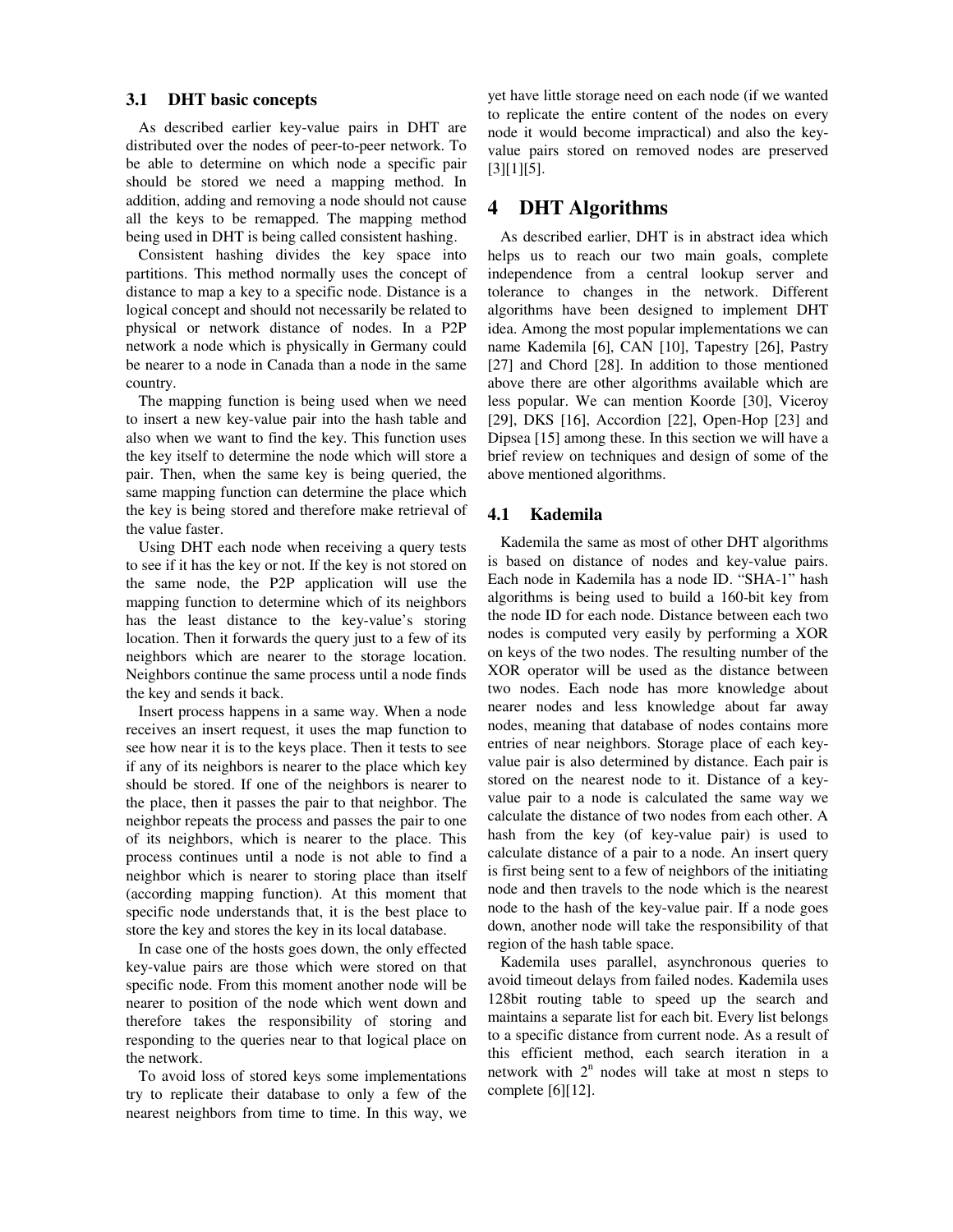#### **4.2 Chord**

Chord as another DHT algorithm has similarities to Kademila in that, it also uses "SHA-1" hash function as a base for consistent hashing. Nodes in Chord are placed on a Ring. Both node IDs and keys (hash from key-value pairs) are placed on the same ring. The hash function produces an m-bit identifier for both nodes and keys for this purpose. Each node has a successor and predecessor. Insertion of a new node between two older nodes involves the update of successor of one of those node and predecessor of the other. Adding a keyvalue involves a same method as Kademila. A key is assigned to the first node whose identifier is equal or follows the identifier of the key.

If a node goes down, after a short period successor and predecessor nodes will discover this using their Ping function and will update their successor and predecessor pointers. Responsibility of the key-space of the failed node will be transferred to the other nodes. Because each node in chord transfers queries to only one successor node, the flooding problem of the older resource discovery methods does not happen. [28]

# **5 DHT Libraries**

Different groups and individual have created DHT libraries based on earlier mentioned algorithms or with small differences to those basic algorithms. In this section we will list a few of the available libraries.

Overlay Weaver [14] toolkit provides multiple routing algorithms, Chord, Kademlia, Koorde, Pastry and Tapestry. It is also possible to implement new algorithms using this toolkit. JDHT [17] implements the DKS algorithm. GISP provides another distributed hash table library and can be used with JXTA toolkit [18]. Bamboo DHT implements the Pastry algorithm [19]. OpenChord implements Chord algorithm [20]. Jxta-meteor is a platform to develop distributed hash tables and Chord algorithm has been implemented on it as an example [21]. Libdht [24] provides a DHT library for Donkey Kademila implementation. NUPastery library provides an implementation of Pastry algorithm [25].

Author has been able to find other libraries which are less popular and therefore only the earlier mentioned libraries and toolkits are listed.

### **5.1 API**

Though algorithm and operation of different DHT methods differs very much from each other, because they implement a single abstract idea of a Hash Table, they have almost the same API as normal undistributed hash tables. Generally these algorithms provide an initialize method to maintain initialization of the communication with other nodes and preparation of local database. Then two most important functions are PutValue (key) and GetValue (key). The first function is responsible for adding a new key-pair value to the distributed collection. The other function queries the distributed data structure for a specific key-value pair. In background, these functions might forward the requests to other hosts but what a programmer sees from the library interface is normally transparent. A Remove (key) function is sometimes available which will find and remove the instances of a specific key in the distributed database.

Different algorithms have their specific internal messages and functions which differ based on the design. For example a Ping and Pong (response to ping) is implemented to allow verifying that a node is alive. As another example, a function can be provided to replicate the keys to near nodes before stopping a specific node.

# **6 Conclusions**

 We had a brief review on Peer-to-Peer distributed systems and discussed different types of software which is being referred under this name. Advantages and weaknesses of Peer-to-Peer systems were discussed and role of DHT in complete distribution of resource discovery and failure tolerance was reviewed. At the end we presented some of the designed DHT algorithms followed by a list of available libraries and toolkits.

#### **References**

[1] S. Androutsellis-Theotokis and D. Spinellis, "A Survey of Peer-to-Peer Content Distribution Technologies", ACM Computing Surveys, Vol. 36, No. 4, pp. 335–371, December 2004.

[2] D. Schoder, K. Fischbach, C. Schmitt, "Core Concepts in Peer-to-Peer Networking", Idea Group Inc., 2005.

[3] H. Balakrishnan, M. FransKaashoek, D. Karger, R. Morris, I. Stoica, "Looking up data in P2P systems", Communications of ACM, Vol. 46, No. 2, Feb. 2003.

[4] A. Rowstron and P. Druschel, "Pastry: Scalable, decentralized object location and routing for large-scale peer-to-peer systems", Proc. of the 18th IFIP/ACM International Conference on Distributed Systems Platforms (Middleware 2001). Heidelberg, Germany, November 2001.

[5] "Distributed hash table", Wikipedia Encyclopedia, http://en.wikipedia.org/wiki/ Distributed\_hash\_table, Accessed on August 2007.